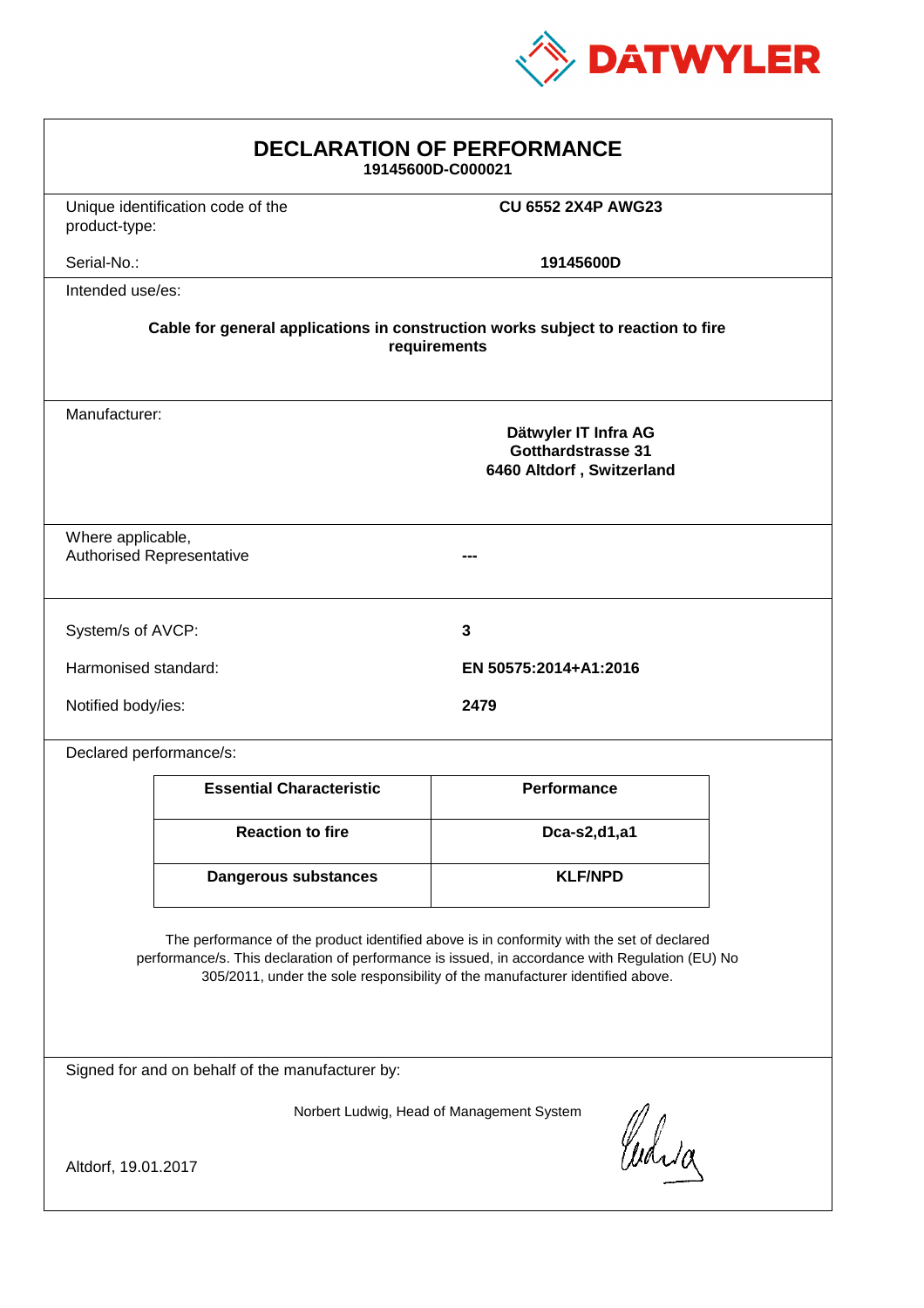

| LEISTUNGSERKLÄRUNG<br>19145600D-C000021                                                                                                                                                                                                                    |                                             |                                                                                |  |  |
|------------------------------------------------------------------------------------------------------------------------------------------------------------------------------------------------------------------------------------------------------------|---------------------------------------------|--------------------------------------------------------------------------------|--|--|
|                                                                                                                                                                                                                                                            | Eindeutiger Kenncode des Produkttyps:       | <b>CU 6552 2X4P AWG23</b>                                                      |  |  |
| Serien-Nr.:                                                                                                                                                                                                                                                |                                             | 19145600D                                                                      |  |  |
| Verwendungszweck(e):                                                                                                                                                                                                                                       |                                             |                                                                                |  |  |
| Kabel/Leitung für allgemeine Anwendungen in Bauwerken in Bezug auf die<br>Anforderungen an das Brandverhalten                                                                                                                                              |                                             |                                                                                |  |  |
| Hersteller:                                                                                                                                                                                                                                                |                                             | Dätwyler IT Infra AG<br><b>Gotthardstrasse 31</b><br>6460 Altdorf, Switzerland |  |  |
|                                                                                                                                                                                                                                                            | Wo anwendbar, Bevollmächtigter:             |                                                                                |  |  |
| Leistungsbeständigkeit:                                                                                                                                                                                                                                    | System(e) zur Bewertung und Überprüfung der | 3                                                                              |  |  |
| Harmonisierte Norm:                                                                                                                                                                                                                                        |                                             | EN 50575:2014+A1:2016                                                          |  |  |
| Notifizierte Stelle(n):                                                                                                                                                                                                                                    |                                             | 2479                                                                           |  |  |
| Erklärte Leistung(en):                                                                                                                                                                                                                                     |                                             |                                                                                |  |  |
|                                                                                                                                                                                                                                                            | <b>Wesentliche Merkmale</b>                 | Leistung                                                                       |  |  |
|                                                                                                                                                                                                                                                            | <b>Brandverhalten</b>                       | Dca-s2,d1,a1                                                                   |  |  |
|                                                                                                                                                                                                                                                            | <b>Gefährliche Stoffe</b>                   | <b>KLF/NPD</b>                                                                 |  |  |
| Die Leistung des vorstehenden Produkts entspricht der erklärten Leistung/den erklärten<br>Leistungen. Für die Erstellung der Leistungserklärung im Einklang mit der Verordnung (EU) Nr.<br>305/2011 ist allein der obengenannte Hersteller verantwortlich. |                                             |                                                                                |  |  |
| Unterzeichnet für den Hersteller und im Namen des Herstellers von:                                                                                                                                                                                         |                                             |                                                                                |  |  |
| Norbert Ludwig, Head of Management System<br>Curia<br>Altdorf, 19.01.2017                                                                                                                                                                                  |                                             |                                                                                |  |  |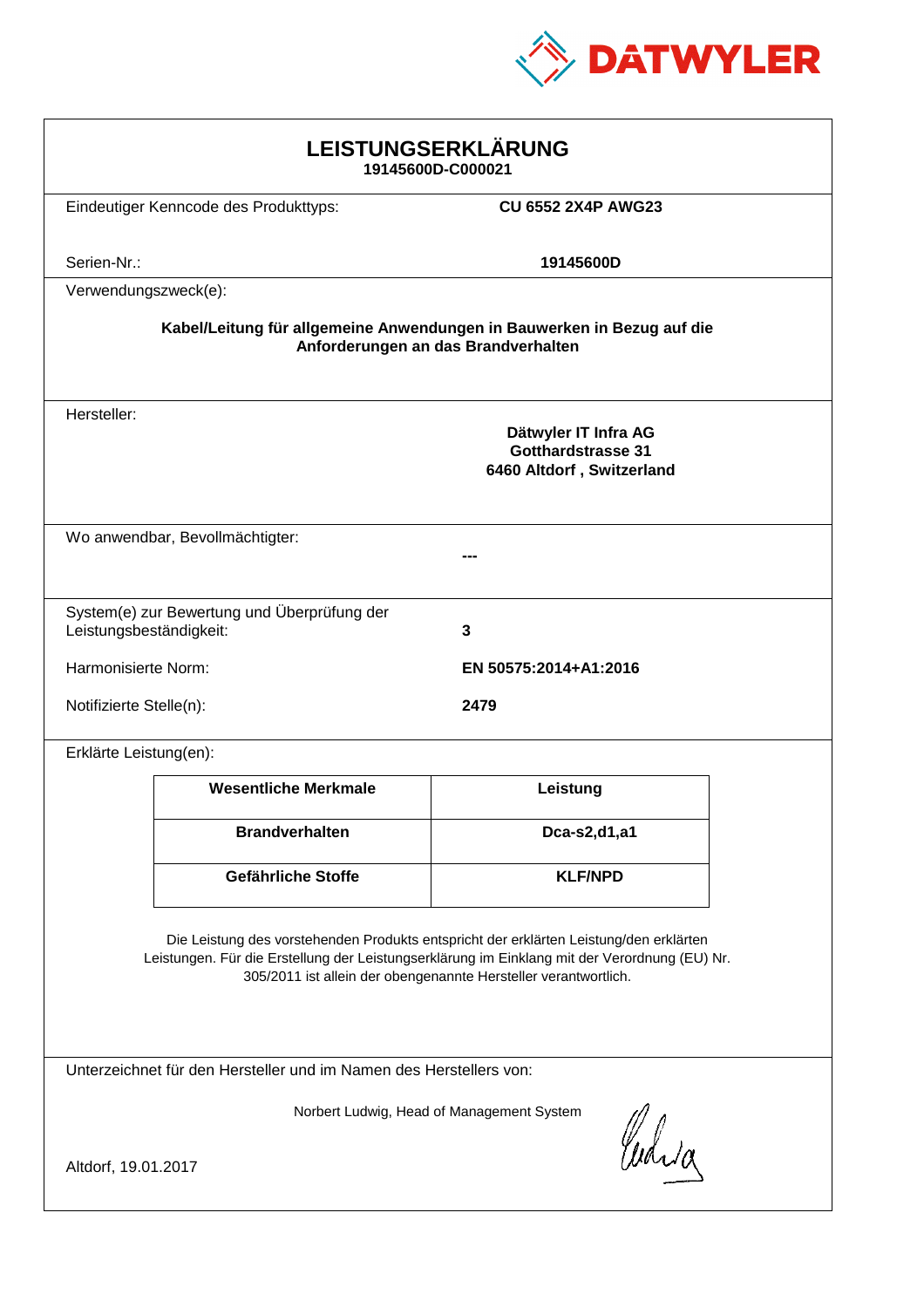

| <b>PRESTATIEVERKLARING</b><br>19145600D-C000021                                                                                                                                                                                                                             |                                     |                                                                                |  |  |
|-----------------------------------------------------------------------------------------------------------------------------------------------------------------------------------------------------------------------------------------------------------------------------|-------------------------------------|--------------------------------------------------------------------------------|--|--|
| producttype:                                                                                                                                                                                                                                                                | Unieke identificatiecode van het    | <b>CU 6552 2X4P AWG23</b>                                                      |  |  |
| Serienr.:                                                                                                                                                                                                                                                                   |                                     | 19145600D                                                                      |  |  |
| Beoogd(e) gebruik(en):                                                                                                                                                                                                                                                      |                                     |                                                                                |  |  |
| Kabels voor algemene toepassingen in bouwwerken die onder<br>voorschriften inzake materiaalgedrag bij brand vallen                                                                                                                                                          |                                     |                                                                                |  |  |
| Fabrikant:                                                                                                                                                                                                                                                                  |                                     | Dätwyler IT Infra AG<br><b>Gotthardstrasse 31</b><br>6460 Altdorf, Switzerland |  |  |
|                                                                                                                                                                                                                                                                             | indien van toepassing, Gemachtigde: |                                                                                |  |  |
| Het systeem of de systemen voor de<br>beoordeling en verificatie van de<br>3<br>prestatiebestendigheid:<br>Geharmoniseerde norm:<br>EN 50575:2014+A1:2016<br>2479<br>Aangemelde instantie(s):                                                                               |                                     |                                                                                |  |  |
| Aangegeven prestatie(s)                                                                                                                                                                                                                                                     |                                     |                                                                                |  |  |
|                                                                                                                                                                                                                                                                             | Essentiële kenmerken                | <b>Prestatie</b>                                                               |  |  |
|                                                                                                                                                                                                                                                                             | <b>Brandreactie</b>                 | Dca-s2,d1,a1                                                                   |  |  |
|                                                                                                                                                                                                                                                                             | Gevaarlijke stoffen                 | <b>KLF/NPD</b>                                                                 |  |  |
| De prestaties van het hierboven omschreven product zijn conform de aangegeven prestaties. Deze<br>prestatieverklaring wordt in overeenstemming met Verordening (EU) nr. 305/2011 onder de exclusieve<br>verantwoordelijkheid van de hierboven vermelde fabrikant verstrekt. |                                     |                                                                                |  |  |
| Ondertekend voor en namens de fabrikant door:                                                                                                                                                                                                                               |                                     |                                                                                |  |  |
| Norbert Ludwig, Head of Management System<br>Curia<br>Altdorf, 19.01.2017                                                                                                                                                                                                   |                                     |                                                                                |  |  |
|                                                                                                                                                                                                                                                                             |                                     |                                                                                |  |  |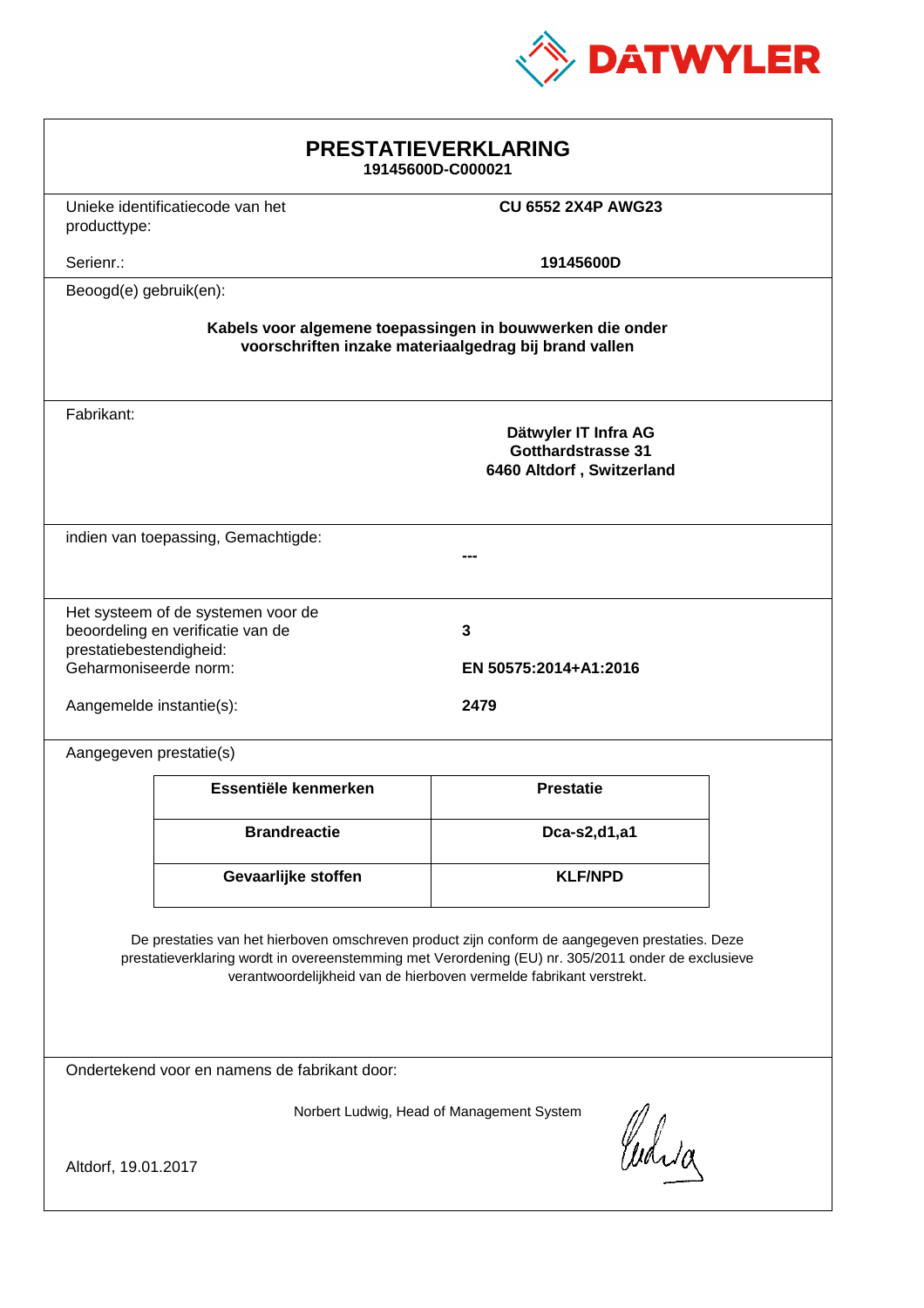

| DÉCLARATION DES PERFORMANCES<br>19145600D-C000021                                                                                                                                                                                                                |                                                                            |                                                                                |  |  |
|------------------------------------------------------------------------------------------------------------------------------------------------------------------------------------------------------------------------------------------------------------------|----------------------------------------------------------------------------|--------------------------------------------------------------------------------|--|--|
| produit type:                                                                                                                                                                                                                                                    | Code d'identification unique du                                            | <b>CU 6552 2X4P AWG23</b>                                                      |  |  |
| Numéro de série:                                                                                                                                                                                                                                                 |                                                                            | 19145600D                                                                      |  |  |
| Usage(s) prévu(s):                                                                                                                                                                                                                                               |                                                                            |                                                                                |  |  |
|                                                                                                                                                                                                                                                                  | Câble pour applications générales dans les ouvrages de construction soumis | aux exigences de réaction au feu                                               |  |  |
| Fabricant:                                                                                                                                                                                                                                                       |                                                                            | Dätwyler IT Infra AG<br><b>Gotthardstrasse 31</b><br>6460 Altdorf, Switzerland |  |  |
|                                                                                                                                                                                                                                                                  | Le cas échéant, Mandataire                                                 |                                                                                |  |  |
| performances:<br>Norme harmonisée:                                                                                                                                                                                                                               | Système(s) d'évaluation et de<br>vérification de la constance des          | $\mathbf{3}$<br>EN 50575:2014+A1:2016                                          |  |  |
| Organisme(s) notifié(s):                                                                                                                                                                                                                                         |                                                                            | 2479                                                                           |  |  |
|                                                                                                                                                                                                                                                                  | Performance(s) déclarée(s):                                                |                                                                                |  |  |
|                                                                                                                                                                                                                                                                  | Caractéristique essentielle                                                | <b>Performance</b>                                                             |  |  |
|                                                                                                                                                                                                                                                                  | Réaction au feu                                                            | Dca-s2,d1,a1                                                                   |  |  |
|                                                                                                                                                                                                                                                                  | <b>Substances dangereuses</b>                                              | <b>KLF/NPD</b>                                                                 |  |  |
| Les performances du produit identifié ci-dessus sont conformes aux performances déclarées.<br>Conformément au règlement (UE) no 305/2011, la présente déclaration des performances est<br>établie sous la seule responsabilité du fabricant mentionné ci-dessus. |                                                                            |                                                                                |  |  |
|                                                                                                                                                                                                                                                                  | Signé pour le fabricant et en son nom par:                                 |                                                                                |  |  |
| Altdorf, 19.01.2017                                                                                                                                                                                                                                              |                                                                            | Norbert Ludwig, Head of Management System<br>Waja                              |  |  |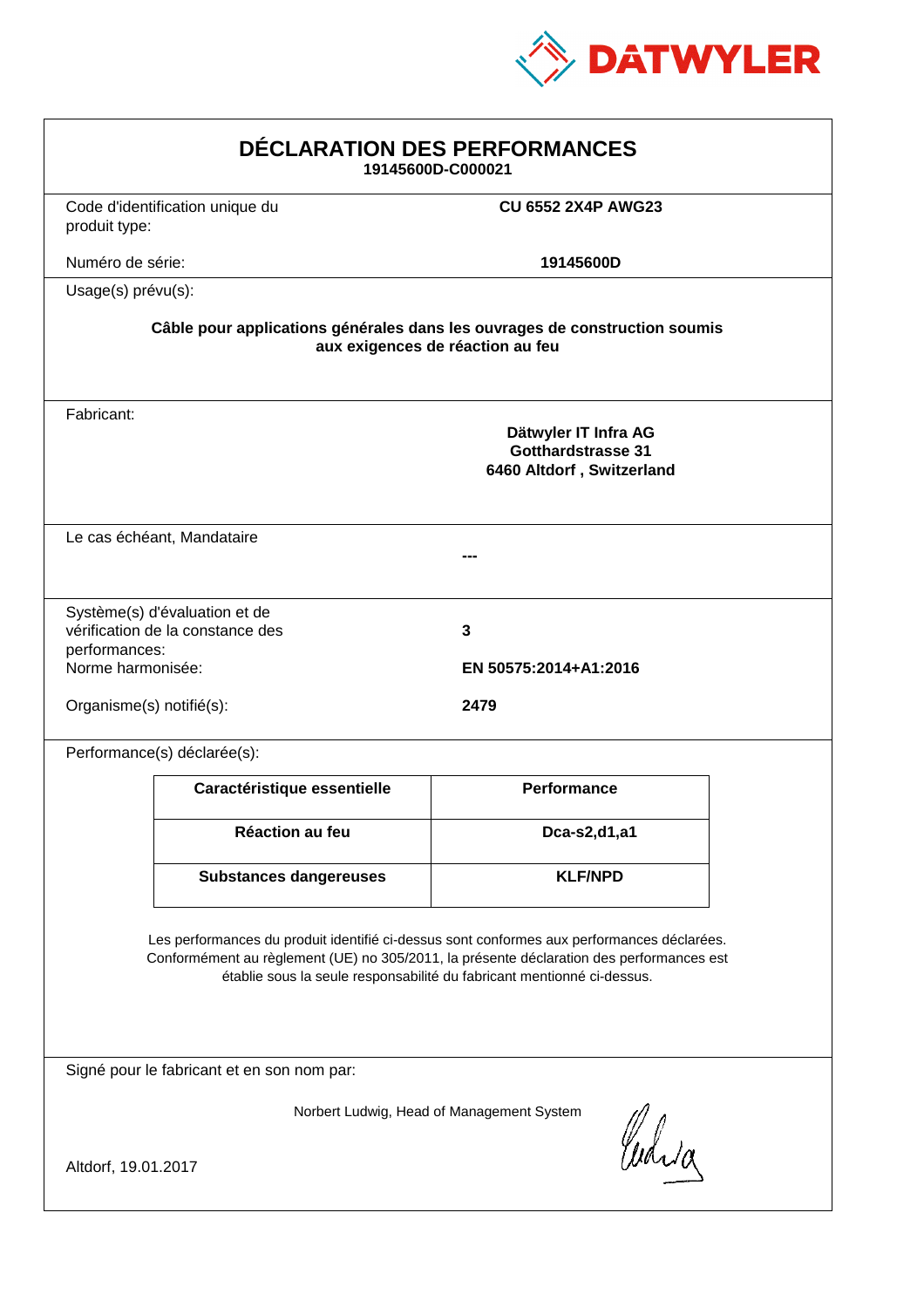

| <b>DECLARACIÓN DE PRESTACIONES</b><br>19145600D-C000021                                                                                                                                                                                                                                        |                                                                                |                            |  |  |
|------------------------------------------------------------------------------------------------------------------------------------------------------------------------------------------------------------------------------------------------------------------------------------------------|--------------------------------------------------------------------------------|----------------------------|--|--|
| producto tipo:                                                                                                                                                                                                                                                                                 | Código de identificación única del                                             | <b>CU 6552 2X4P AWG23</b>  |  |  |
| Número de serie:                                                                                                                                                                                                                                                                               |                                                                                | 19145600D                  |  |  |
| Usos previstos:                                                                                                                                                                                                                                                                                |                                                                                |                            |  |  |
| Cable sujeto a requisitos de reacción al fuego para aplicaciones generales en obras<br>de construcción                                                                                                                                                                                         |                                                                                |                            |  |  |
| Fabricante:                                                                                                                                                                                                                                                                                    | Dätwyler IT Infra AG<br><b>Gotthardstrasse 31</b><br>6460 Altdorf, Switzerland |                            |  |  |
|                                                                                                                                                                                                                                                                                                | En su caso, Representante autorizado:                                          |                            |  |  |
| $(EVCP)$ :<br>Norma armonizada:                                                                                                                                                                                                                                                                | Sistemas de evaluación y verificación<br>de la constancia de las prestaciones  | 3<br>EN 50575:2014+A1:2016 |  |  |
| Organismos notificados:                                                                                                                                                                                                                                                                        |                                                                                | 2479                       |  |  |
|                                                                                                                                                                                                                                                                                                | Prestaciones declaradas:                                                       |                            |  |  |
|                                                                                                                                                                                                                                                                                                | Característica esencial                                                        | <b>Prestaciones</b>        |  |  |
|                                                                                                                                                                                                                                                                                                | Reacción al fuego                                                              | Dca-s2,d1,a1               |  |  |
|                                                                                                                                                                                                                                                                                                | <b>Sustancias peligrosas</b>                                                   | <b>KLF/NPD</b>             |  |  |
| Las prestaciones del producto identificado anteriormente son conformes con el conjunto de<br>prestaciones declaradas. La presente declaración de prestaciones se emite, de conformidad con<br>el Reglamento (UE) nº 305/2011, bajo la sola responsabilidad del fabricante arriba identificado. |                                                                                |                            |  |  |
| Firmado por y en nombre del fabricante por:                                                                                                                                                                                                                                                    |                                                                                |                            |  |  |
| Norbert Ludwig, Head of Management System<br>Curia                                                                                                                                                                                                                                             |                                                                                |                            |  |  |
| Altdorf, 19.01.2017                                                                                                                                                                                                                                                                            |                                                                                |                            |  |  |